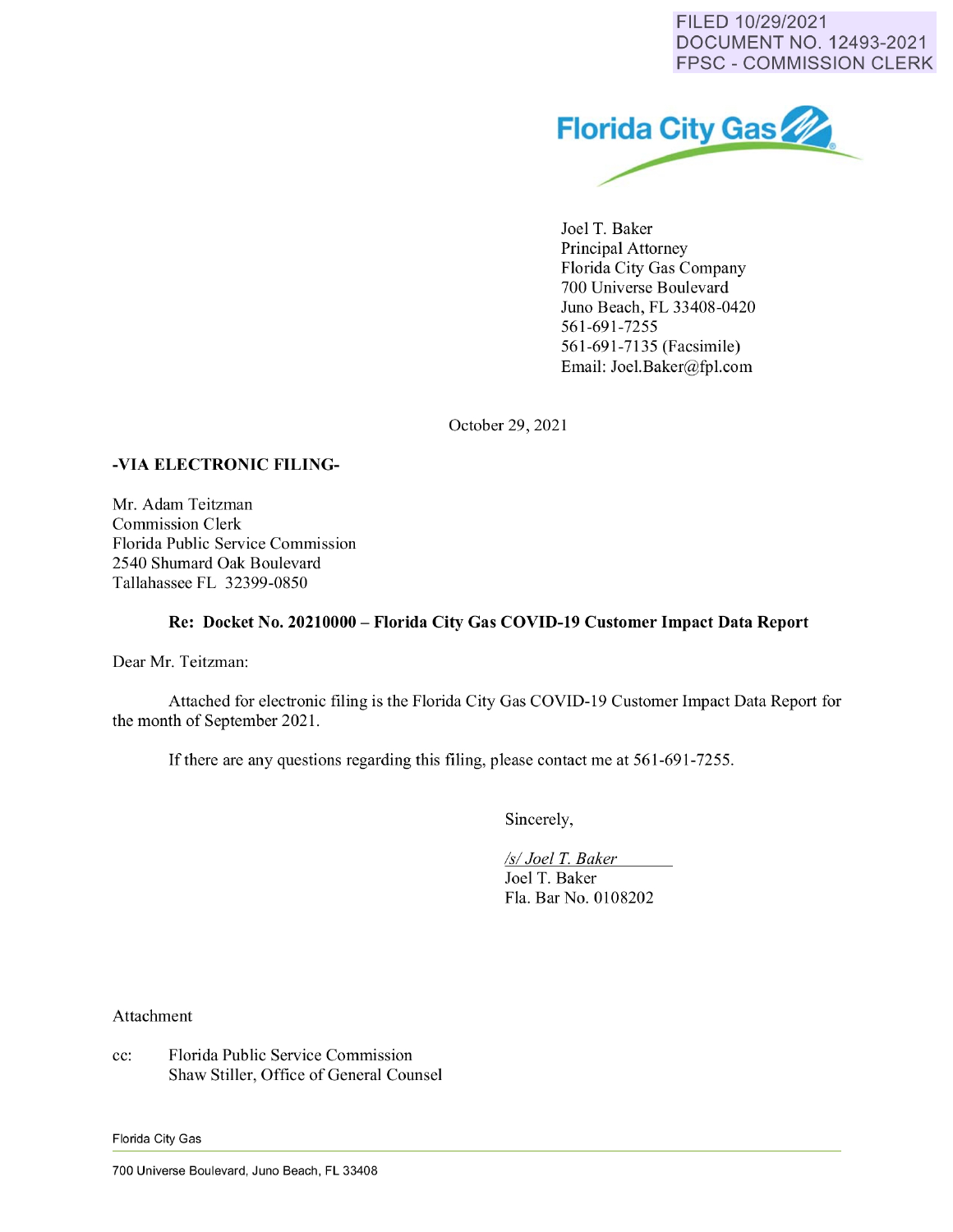**Utility:** Florida City Gas

## **Reporting Month:** September 2021

*The report should include data as of the last day of reporting month and is due by the last day of the following month*

| <b>Delinguent Accounts</b>              |                        |                         |
|-----------------------------------------|------------------------|-------------------------|
| Number of Accounts 60 -89 days past due | <b>Reporting Month</b> | <b>Prior Year Month</b> |
| Residential                             | 2.943                  | 2,828                   |
| Commercial / Industrial                 | 217                    | 311                     |
| Number of Accounts 90+ days past due    | <b>Reporting Month</b> | <b>Prior Year Month</b> |
| Residential                             | 4,386                  | 4.891                   |
| Commercial / Industrial                 | 336                    | 531                     |

| <b>Amount in Arrears</b>    |                        |                         |
|-----------------------------|------------------------|-------------------------|
| Amount 60 -89 days past due | <b>Reporting Month</b> | <b>Prior Year Month</b> |
| Residential                 | \$90,297               | \$84,866                |
| Commercial / Industrial     | \$235,430              | \$104,047               |
| Amount 90+ days past due    | <b>Reporting Month</b> | <b>Prior Year Month</b> |
| Residential                 | \$512,282              | \$538,183               |
| Commercial / Industrial     | \$469,022              | \$753,635               |

| <b>Payment Arrangements</b>                             |                        |                                            |
|---------------------------------------------------------|------------------------|--------------------------------------------|
| <b>Number of New Payment Arrangements</b>               | <b>Reporting Month</b> | March 2020 through Current<br>(cumulative) |
| Residential                                             | 52                     | 132                                        |
| Commercial / Industrial                                 | 8                      | 19                                         |
| <b>Average Duration of New Payment Arrangement</b>      | <b>Reporting Month</b> |                                            |
| Residential                                             |                        |                                            |
| Commercial / Industrial                                 |                        |                                            |
| <b>Percent of Customers Under a Payment Arrangement</b> | <b>Reporting Month</b> |                                            |
| Residential <sup>1</sup>                                | 0.1225%                | ---                                        |
| Commercial / Industrial <sup>2</sup>                    | 0.2291%                |                                            |

 $<sup>1</sup>$  Number of residential customers under a payment arrangement/total number of residential customers.</sup>

<sup>2</sup> Number of commercial-industrial customers under a payment arrangement/total number of commercial-industrial customers.

| <b>Bad Debt</b>                   |                        |                                            |
|-----------------------------------|------------------------|--------------------------------------------|
| Incremental Bad Debt              | <b>Reporting Month</b> | March 2020 through Current<br>(cumulative) |
| Incremental Bad Debt <sup>3</sup> | \$37,672.51            | \$213,225.44                               |

 $<sup>3</sup>$ Difference between reporting month and the average of the same month for the prior three years; excluding any prior months that were impacted by</sup> named hurricanes. If a prior month is excluded, provide an explanation.

| <b>Late Fees</b>             |                        |                         |
|------------------------------|------------------------|-------------------------|
| Number of Assessed Late Fees | <b>Reporting Month</b> | <b>Prior Year Month</b> |
| Residential                  | 17,893                 |                         |
| Commercial / Industrial      |                        |                         |